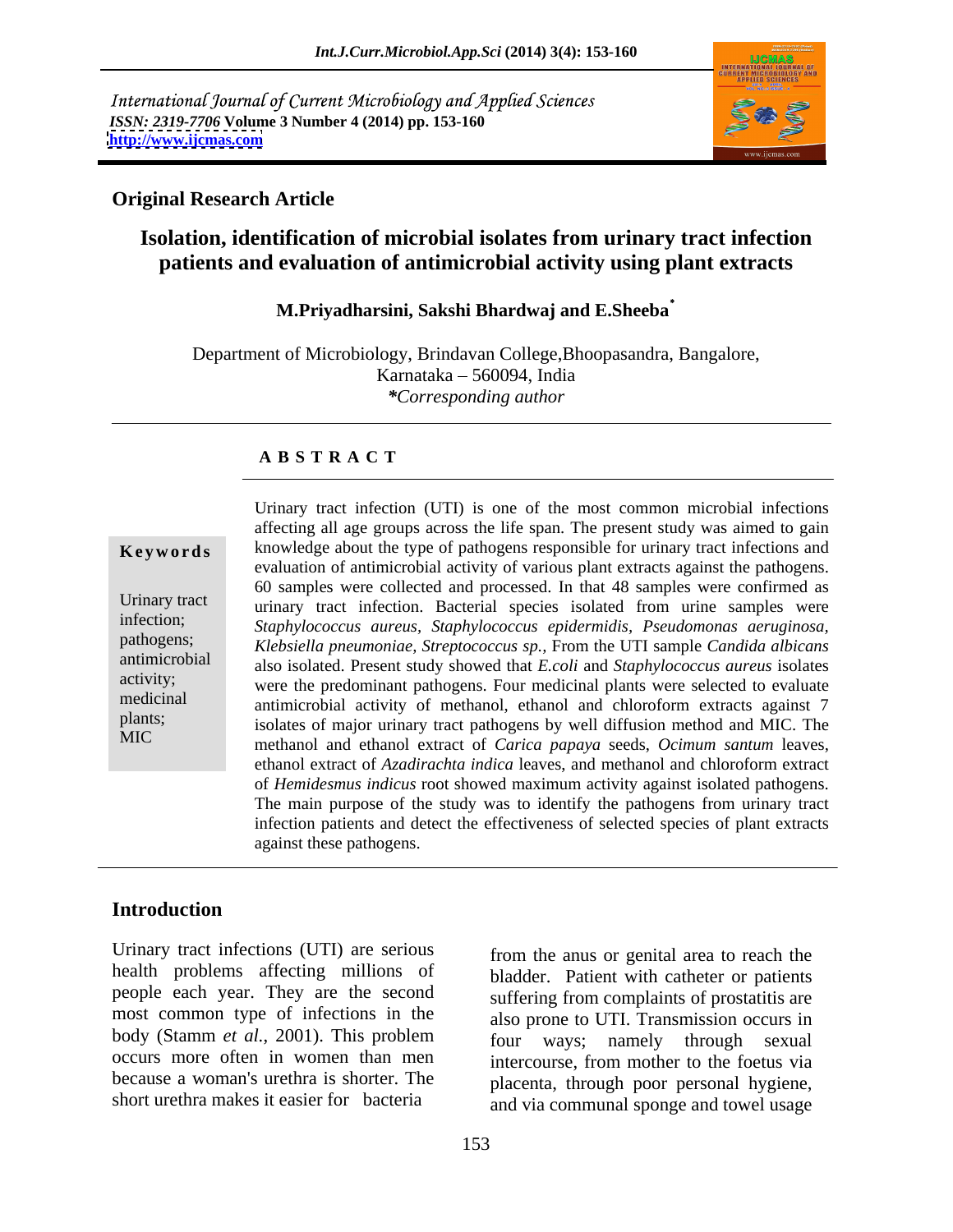(Onifade *et al*., 2011). The most common symptoms are burning with urination and lupeol and 2-hydroxy-4-methoxy benzoic having to urinate frequently (or an urge to urinate) in the absence of vaginal from roots of  $H$ , indicus. discharge and significant pain. For patients who have frequent UTIs, their bacteria Papaya juice has an *in vitro* may become resistant to antibiotics over antiproliferative effect on liver cancer time, making careful selection of antibiotic cells, possibly due to lycopene or immune and the full course of treatment essential. system stimulation. Papaya seeds might In the last three decades, there have been a lot of reports in the scientific literature on the inappropriate use of antimicrobial agents and the spread of bacterial resistance among microorganisms causing urinary tract infections (Tenever and millennia for their medicinal properties: McGowan, 1996; Hryniewicz *et al*., 2001; Kurutepe *et al.*, 2005). The antibacterial, antiviral, contraceptive and antibacterial.

Plant produces a wide variety of secondary that plant extracts showing target sites active against drug resistant microbial *indica*) & tulsi (*Ocimum sanctum*) showed antibacterial activity against some microbes. **Materials and Methods** 

*Hemidesmus indicus* is a species of plant slender, laticiferous, twining, sometimes prostrate or semi-erect shrub. Roots are The study population was drawn from some places in central, western and South India. Roots of *H. indicus* are reported to contain chemical constituents like - an **Isolation and identification of UTI** essential oil containing 80% of 2-hydroxy isolates 4-methoxy benzaldehyde, a ketone, fatty acids, saponin, tannins, resinal fractions, 60 urine samples from UTI patients were resin acids, sterols, sitosterol, stigmasterol collected from pathological laboratory. For

hemidesmin 2, alpha-amyrin, beta-amyrin, acid have been isolated and identified

from roots of *H. indicus*. Papaya juice has an *in vitro* contain antibacterial properties.

Neem (*Azadirachta indica*) is a tree in the family Meliaceae. Products made from neem have been used in India for over two they are said to be antifungal, antidiabetic, antibacterial, antiviral, contraceptive and sedative.

metabolites which are used either directly Tulsi (Holy Basil) is a traditional plant as precursors or as lead compounds in the considered sacred by the Hindus. Oil pharmaceutical industry and it is expected by extracted from leaves of this plant other than those used by antibiotics will be properties .*Ocimum sanctum* has been pathogens. Different extract of Sarsaparilla potentials in various areas like immuno- (*Hemidesmus indicus)*, papaya seeds stimulation, anticancer antioxidant, as (*Carica papaya*), neem (*Azadirachta*  possesses significant insecticidal extensively studied for therapeutic adjuvant to radiotherapy, antiulcer, analgesic and antidiabetic.

# **Materials and Methods**

# **Study population**

woody and aromatic. It is occurs over the patients attending Kempegowda Institute greater part of India, from the upper of Medical Sciences (KIMS), Bangalore*.* Gangetic plain eastwards to Assam and in Patients on antibiotic therapy were The study population was drawn from excluded from the study.

# **isolates**

and sarsapic acid. Hemidesmin 1, the isolation of UTI causing strains, loop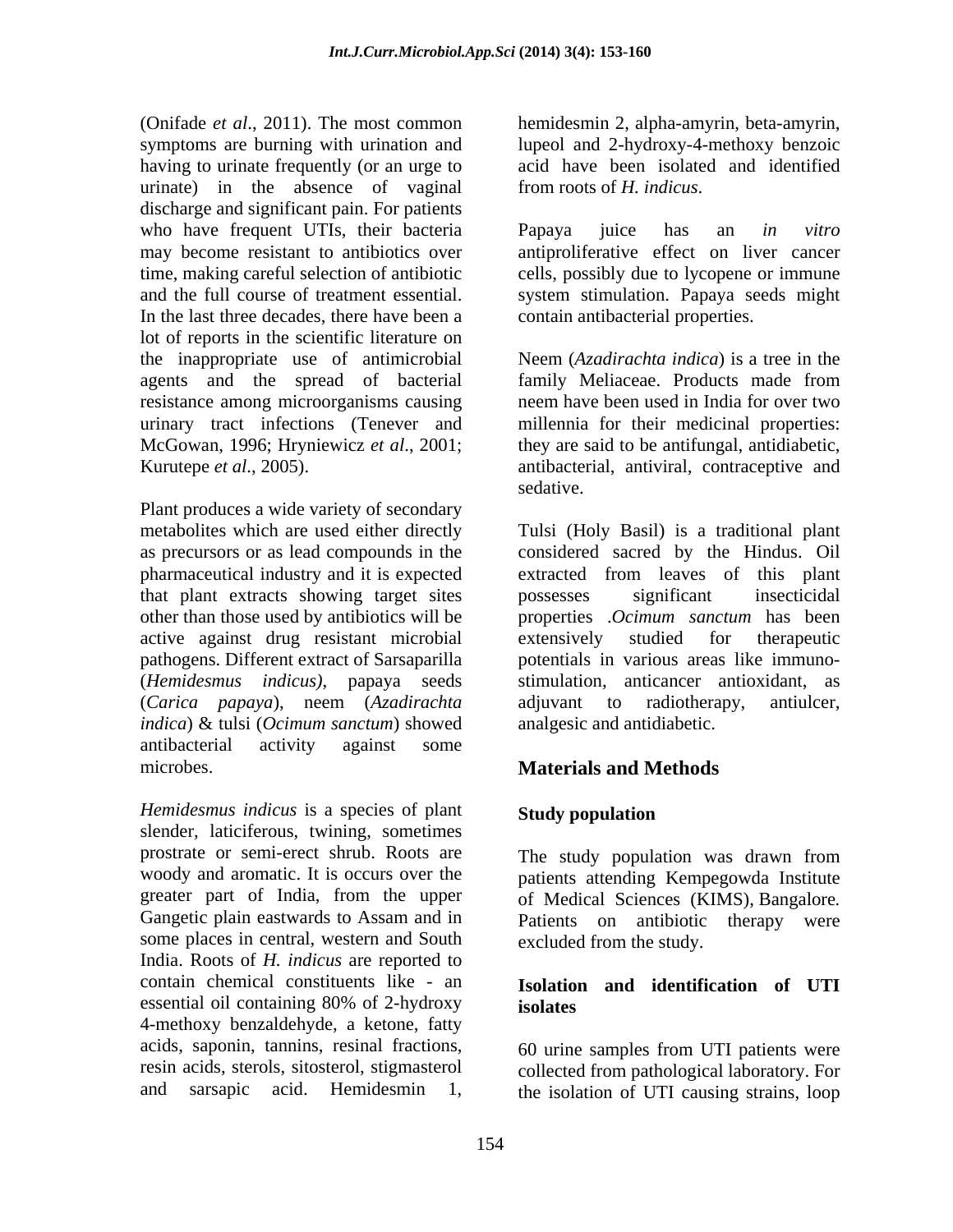full of urine sample was streaked on to Nutrient agar and Mac Conkey agar plate and incubated at 37°C for 24hrs. Next day identified on the basis of morphological, cultural and biochemical characteristics.

# **Identification of organism**

To check morphological characteristics, activity Gram-staining, capsule staining and motility test were performed. To check the *Staphylococcus aureus*, *Escherichia coli*, growth pattern, different media including Pseudomonas aeruginosa, Klebsiella Nutrient agar, MacConkey agar, Eosine *pneumoniae*, *Streptococcus sp.*, Methylene Blue agar, Mannitol Salt agar, Staphylococcus epidermidis and Candida Citrimide agar, Bi.G.G.Y agar (Bismuth Glycine Glucose Yeast agar) and Blood agar base supplemented with 5% sheep **Determination of the antimicrobial** blood were used. For biochemical characteristics, sugar fermentation Assay of antimicrobial activity of enaracteristics, sugar refinemation<br>(lactose, glucose, mannitol, maltose, magdicinal plant article time dans by agent sucrose and xylose), TSI, IMViC (indole, MR, VP, citrate) oxidase, catalase and nitrate tests were performed. Well Diffusion Method

nutrient agar and stored at  $4^{\circ}$ C for further

The leaves of *Azadirachta indica* and

the bioactive compounds of *Carica*  leaves, chloroform and methanol were against pathogens.

individual colonies were selected and the bioactive compounds of *Azadirachta*  used as a solvent to extract the bioactive compounds of *Hemidesmus indicus* and ethanol were used as a solvent to extract *indica*) by using Soxhlet apparatus.

# **Antimicrobial Activity Test**

# **Microorganisms used for antimicrobial activity**

*Pseudomonas aeruginosa*, *Klebsiella pneumoniae*, *Streptococcus sp., Staphylococcus epidermidis* and *Candida albicans*.

### **Determination of the antimicrobial activity of medicinal plants**

Assay of antimicrobial activity medicinal plant extract was done by agar well diffusion method and MIC.

# **Well Diffusion Method**

**Maintenance of clinical isolates** The Mueller Hinton agar plates were Stock cultures were maintained in vials on swabbed on the MHA plates using sterile study. cork borer. Different concentrations **Plant materials** root extract and seed extract were poured *Ocimum sanctum*, seeds of *Carica papaya* and incubation period, zone of inhibition were and roots of *Hemidesmus indicus* were measured and recorded. Control plates used for antimicrobial study. were prepared without plant extract using **Preparation of extract performed** in duplicates for each For this purpose, shade dried powdered of results were presented as the arithmetic plant materials were used for extraction average. The inhibition zones were with different solvents (ethanol and measured in millimetres. The results methanol were used as a solvent to extract obtained from leaf extract, root extract and *papaya* seeds and *Ocimum sanctum* effectiveness of leaves, roots or seeds prepared and test microbial strains were cotton swabs. Five wells were made with  $(1000\mu\text{g/ml} - 5000\mu\text{g/ml})$  of leaf extract, in the wells. Then the plates were incubated at  $37^{\circ}$ C for  $24 - 48$  hours. After incubation period, zone of inhibition were measured and recorded. Control plates only different solvents. The tests were microorganism evaluated and the final seed extracts were compared to know the against pathogens.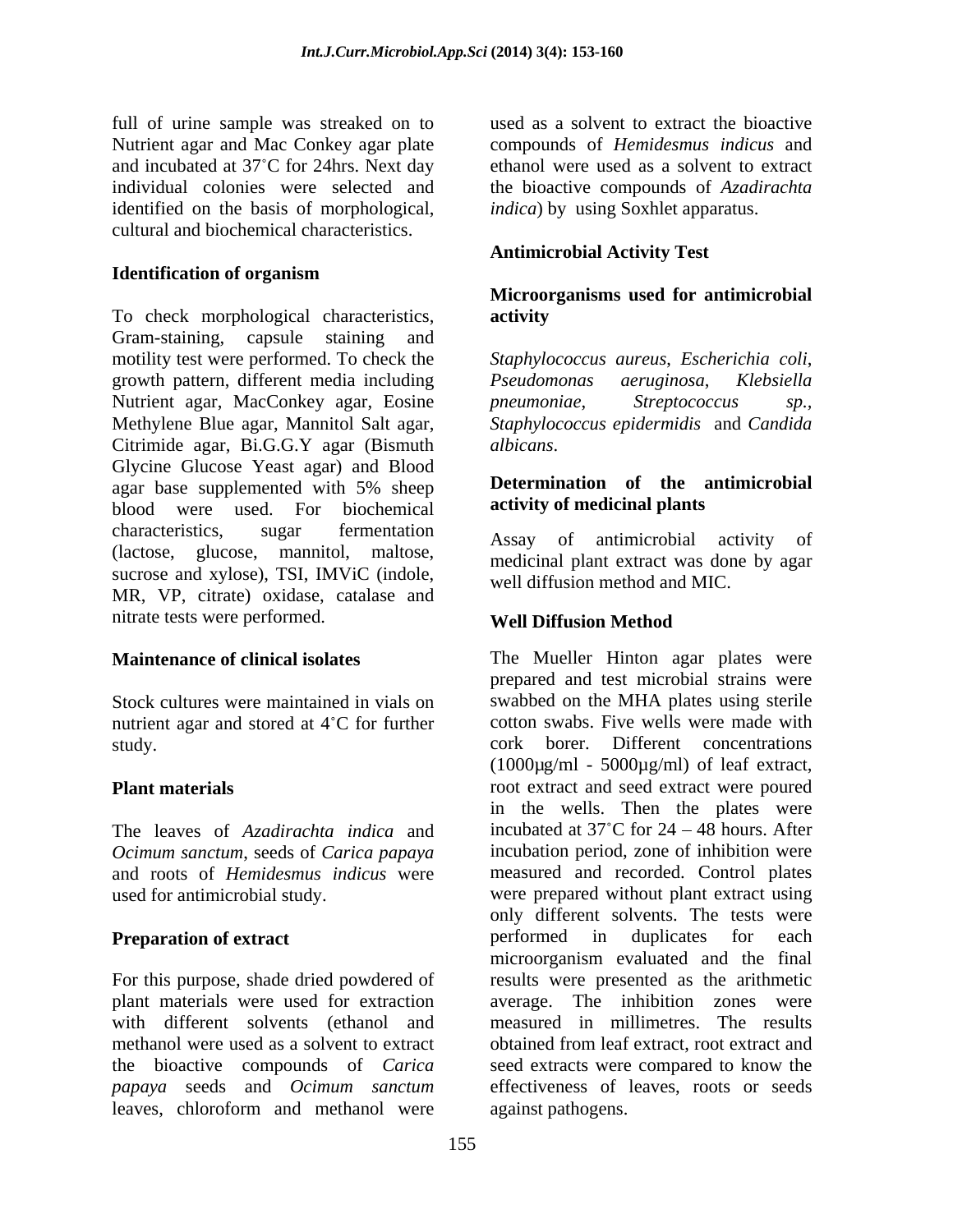The MIC estimated and serial dilutions of to see the minimum concentration of plant broth and various concentrations of herbal extract which inhibit the growth of extracts were made to 3.0 ml in test tube. Then cultures were added. The test tubes inhibited the growth of microorganisms completely was considered as MIC.

In this study, 48 patients out of 60 were showed to be urine culture positive. There extract of Azadirachta indical eaves,<br>were 33(69%) females and 15(31%) males methanol and chloroform extract of were 33(69%) females and 15(31%) males in patients with urine positive culture. On the Nutrient agar plate and Mc conkey agar plate the colonies were isolated and identified. Age group of  $21 - 30$  were possible aetiological agents of U'<br>showed maximum infection. Female observed. These organisms patients were more when compared with male patients (Table - I). Percentage of Pseudomonas aeruginosa, percentage in the urine samples and *albicans* (Figure - 1). Microorganisms isolated from urine samples were *E.coli*, by other researchers also.(Meers *et al*<br>Klebsiella preumoniae. Pseudomonas 2002, Kolawole *et al*, 2009, Mansour *et al*, *Klebsiella pneumoniae*, *Pseudomonas aeruginosa*, *Staphylococcus aureus*, identified with the help of staining and germ tube test. The pathogens identified subcultured on nutrient agar slants for

# **Antimicrobial activity of different plant**

*Carica papaya, Hemidesmus indicus, Azadirachta indica , Ocimum sanctum* showed significant antimicrobial activity against the 7 different pathogens of UTI

**Minimal inhibitory concentration** patients. All the extracts were assessed for **(MIC)** their antimicrobial properties by agar well diffusion method and MIC also performed pathogens completely.

were incubated at 37<sup>°</sup>C for each type of In our study, we have achieved isolation, microbial culture. The lowest identification of pathogens from urine concentration of the crude drug that samples with help of normal media, **Results and Discussion** different plant extracts such as methanol differential media, and selective media and biochemical tests. Evaluation of antimicrobial activity also performed with and ethanol extract of *Carica papaya* seeds, *Ocimim santum* leaves, ethanol extract of *Azadirachta indica* leaves, methanol and chloroform extract of *Hemidesmus indicus* root.

showed maximum infection. Female observed. These organisms were *E.coli* was present in maximum minimum percentage was *Candida Staphylococcus epidermidis* and study are similar to those of many other *Streptococcus* sp. Candida albicans studies conducted in different countries further use. and differences in the type and distribution **extracts against pathogens** and practices such as healthcare and The study implicated 7 microorganisms as possible aetiological agents of UTI cases observed. These organisms were *Escherichia coli, Klebsiella pneumoniae, Pseudomonas aeruginosa, Staphylococcus aureus, Staphylococcus epidermidis, Streptococcus sp., Candida albicans*. They are common causative agents of urinary tract infection mentioned by other researchers also.(Meers *et al* 2002, Kolawole *et al,* 2009, Mansour *et al*, 2009). The uropathogens identified in our either in the region or internationally. (Astal *et al*, 2002). However different results have been reported. The similarities of uropathogens may results from different environmental conditions and host factors, education programmes, socioeconomic standards and hygiene practices in each country.

In the present study, most common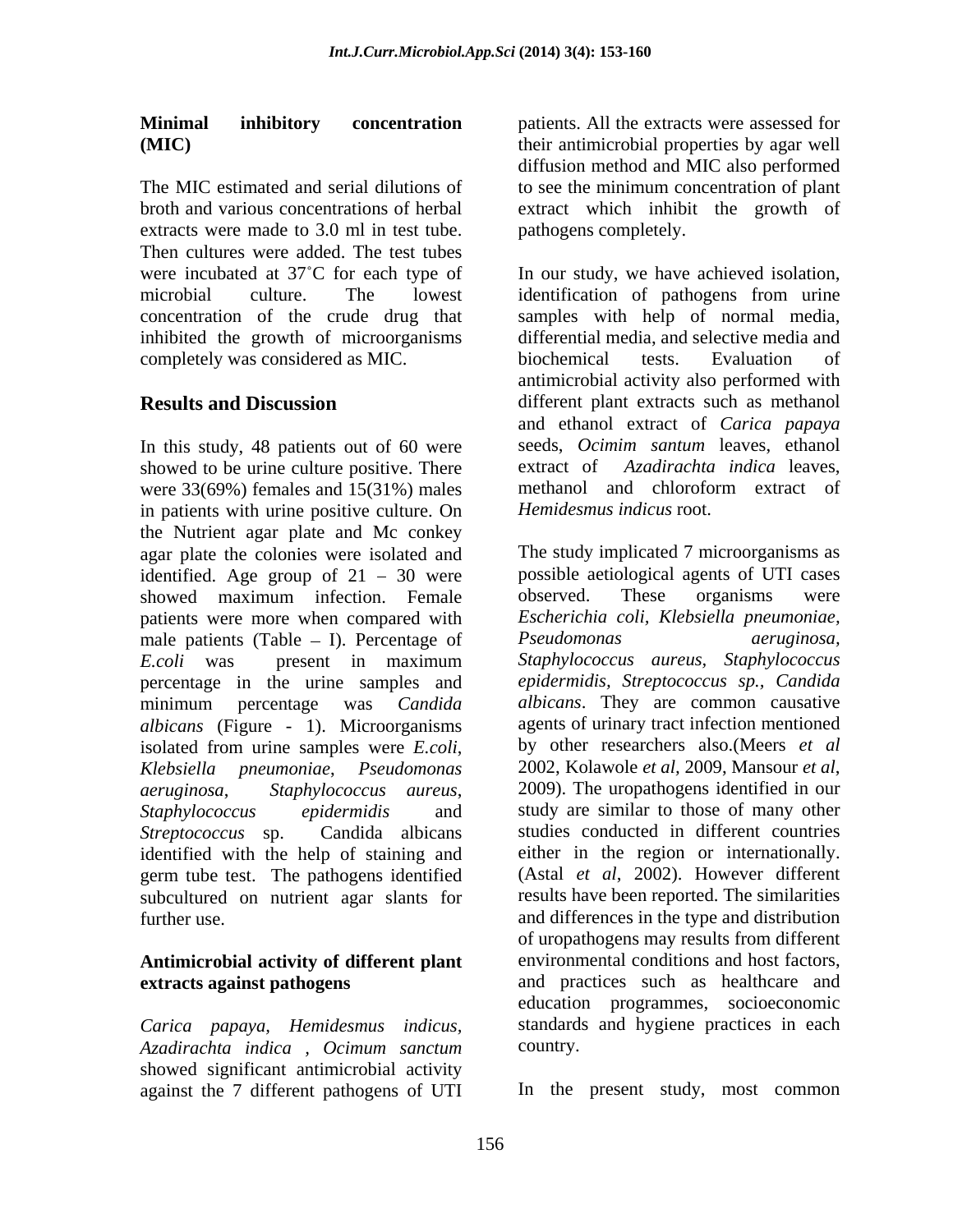causative organisms of UTI was ages 21to 30 years. In the recent years *Escherichia coli* (31.25%) followed by development of multi drug resistance in *Staphylococcus aureus* (16.66%), the pathogenic microorganisms is high. *Klebsiella pneumoniae* (14.50%) *Pseudomonas aeruginosa* (12.50%), During this study 4 plants were selected *Streptococcus sp.* (10.41%) and least common pathogens in *Staphylococcus*  Undoubtedly the plant kingdom still holds *epidermidis* (8.33%) and fungi *Candida*  many species of the plant containing *albicans* (6.25%). This higher prevalence substances of medicinal values that are yet of *E.coli* may be due to the faecal to be discovered, though large numbers of contamination, the prediction of the plants are constantly being screened for organisms from the toilets and the this antimicrobial properties but more shortness of the female urethra. Other pharmacological investigation is research works also supporting the same mecessary. result (Foxman B, 2003). The prevalence of Gram-positive cocci was not high in We found that out of 4 plants extract the some studies (Mansour *et al*, 2009), this is maximum zone of inhibition was observed dissimilar to our studies in different in the chloroform extract of *Hemidesmus* countries. *Enterobacteriaceae,* are the *indicus* against *Candida albicans* (28 commonest organisms isolated from UTI mm), *Staphylococcus aureus* (16 mm), with uncomplicated cases.*E.coli* is the most frequent etiological agent causing community and hospital acquired UTIs.

*Candida albicans* is an uncommon but

In the study, the frequency of UTI was greater in women as compared to men. (68.75%) of the patients were females and comparatively effective. *Ocimum santum* (31.25%) were males principally owing to ethanol extract showed effective zone of anatomic and physical factors. This is in inhibition against *Staphylococcus aureus*, agreement with other reports which stress *Klebsiella pneumoniae and Candida* that UTI is prevalent in females than in male during youth and adulthood. That conclusion supported by other research A urinary tract infection represents one of works done in international level. (Abu, the most common diseases occurring 2000). In the present research work, the today. UTI is most serious global health cases of UTI chances examined based on issues in 21st century. Recurrent urinary age and gender. It was observed that tract infections (UTIs) present a significant majority of the positive cases fall between

which were used for the treatment of UTI. pharmacological investigation is necessary.

maximum zone of inhibition was observed in the chloroform extract of *Hemidesmus Escherichia coli* (25 mm) respectively.

Infection of the urinary tract due to also effective against Klebsiella well-described complication of modern *aeruginosa*. *Carica papaya* ethanol and therapeutics. From the urine *Candida*  methanol extracts were active against all *albicans* was isolated*.* bacteria except *Staphylococcus aureus, Azardichata indica* ethanol extract was also effective against *Klebsiella pneumoniae* and *Pseudomonas Staphylococcus epidermidis, Candida albicans*. Methanol extract of *Ocimum santum* and *Hemidesmus indicus* was also

*albicans*. A urinary tract infection represents one of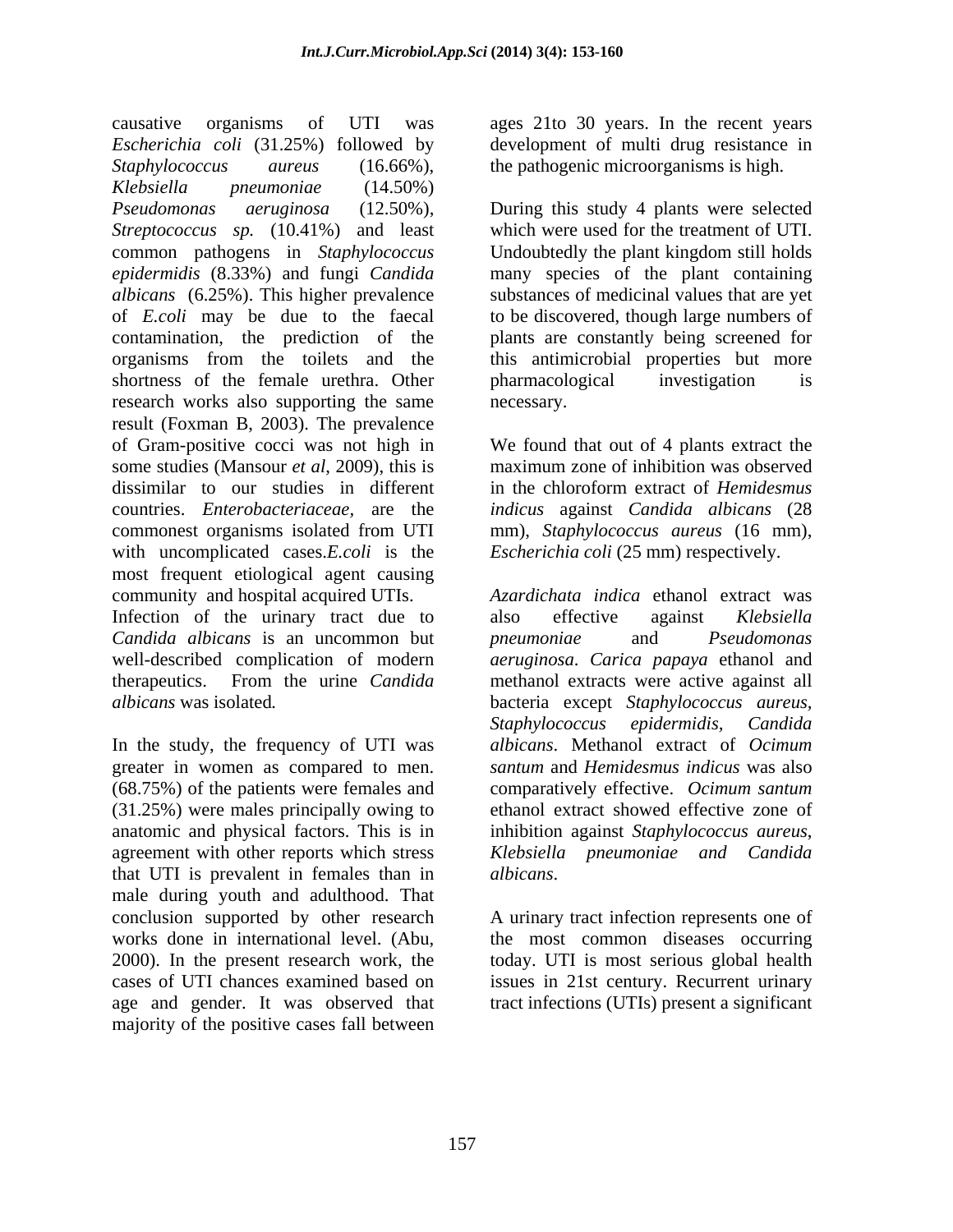| <b>Sl.No</b> | Age group(years)       | No. of Male | No. of Female |
|--------------|------------------------|-------------|---------------|
|              | -10                    |             |               |
|              | $11-20$                |             |               |
|              | $21 - 30$              |             |               |
|              | 21.40<br>$1 - 4$<br>ັ້ |             |               |
|              | $41 - 50$              |             |               |
|              | 51-60                  |             |               |
|              | 61-70                  |             |               |

| <b>Table.1</b> The distribution of UTI patients in relation to their age group |  |
|--------------------------------------------------------------------------------|--|
|                                                                                |  |

**Table.2** Percentage of Gram positive and Gram negative Bacteria isolated from UTI Patients

| <b>Bacterial</b><br>isolates | Colony<br>Morphology            | <b>Total</b><br>organisms | Total $%$ of UTI<br>isolates | Individual %<br>of $G(-)$ & $G(+)$<br><b>UTI</b> isolates |
|------------------------------|---------------------------------|---------------------------|------------------------------|-----------------------------------------------------------|
| Gram(-)ve                    |                                 | 28                        |                              |                                                           |
| E.coli                       | Small, circular,                | 15                        | 31.25%                       | 53.5%                                                     |
|                              | slightly raised,                |                           |                              |                                                           |
|                              | smooth                          |                           |                              |                                                           |
| K.pneumoniae                 | Circular, mucoid                |                           | 14.5%                        | 25%                                                       |
|                              | convex, small<br>colonies,      |                           |                              |                                                           |
|                              | capsulated                      |                           |                              |                                                           |
| P.aeruginosa                 | Small, rough                    | 6                         | 12.5%                        | 21.42%                                                    |
|                              | colony, flat                    |                           |                              |                                                           |
|                              | edges                           |                           |                              |                                                           |
| $Gram(+)ve$                  |                                 | 17                        |                              |                                                           |
| S.aureus                     | Circular,<br>pinheaded          | 8                         | 16.66%                       | 47%                                                       |
|                              | colonies, convex                |                           |                              |                                                           |
|                              | with entire                     |                           |                              |                                                           |
|                              | margins                         |                           |                              |                                                           |
| S.epidermidis                | Whitish,                        | $\overline{4}$            | 8.33%                        | 23.5%                                                     |
|                              | circular,                       |                           |                              |                                                           |
|                              | pinheaded                       |                           |                              |                                                           |
|                              | colonies, convex<br>with entire |                           |                              |                                                           |
|                              | margins                         |                           |                              |                                                           |
| <b>Streptococcus</b>         | Circular with                   | $\sim$ 5                  | 10.41%                       | 29.41%                                                    |
| sp.                          | entire margin,                  |                           |                              |                                                           |
|                              | often raised with               |                           |                              |                                                           |
|                              | depressed                       |                           |                              |                                                           |
|                              | centres                         |                           |                              |                                                           |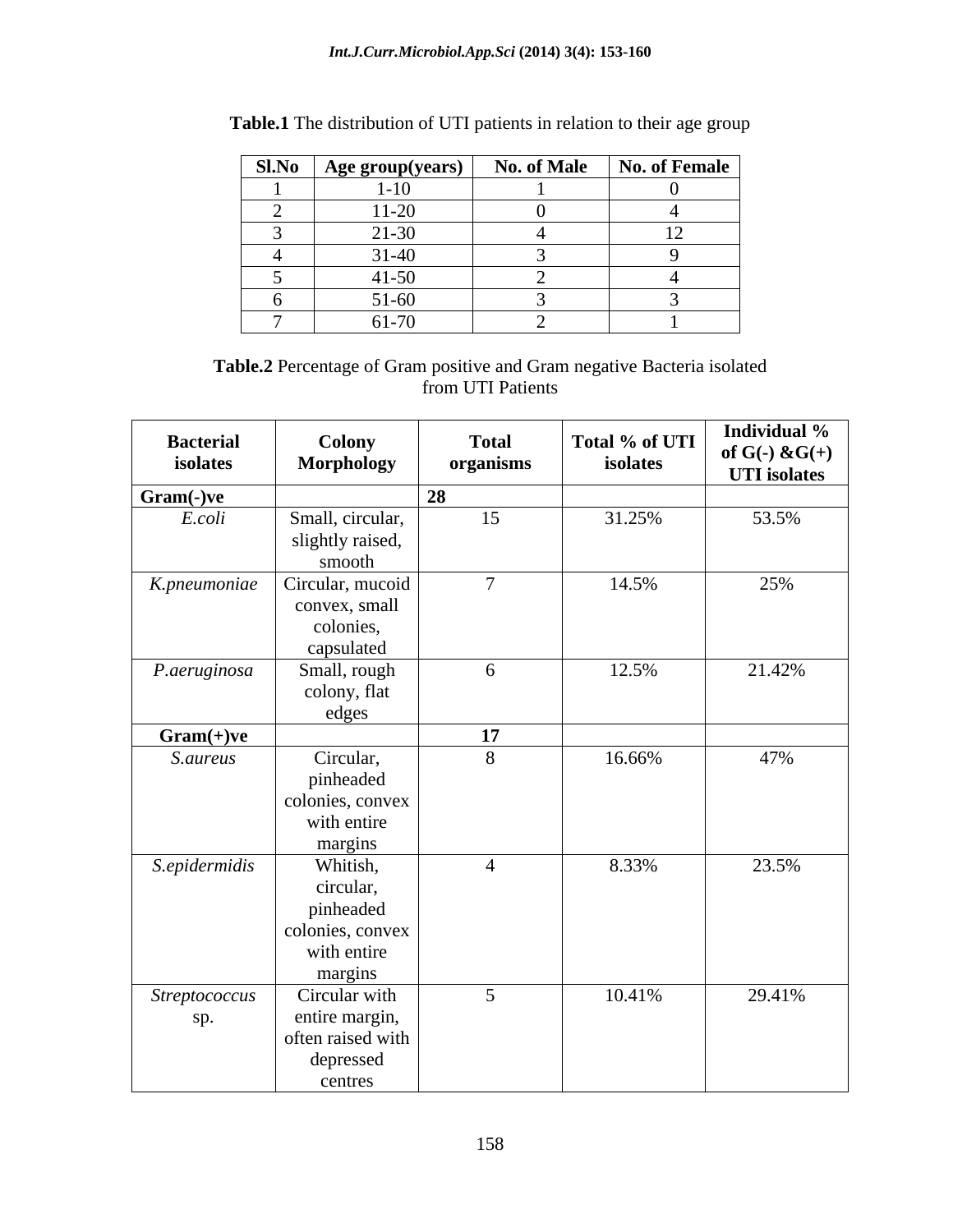| Bio        | E.coli         |                |                |                      | S. aureus S. epidermidis Streptococcus K. pneumoniae P. aeruginosa |                    |
|------------|----------------|----------------|----------------|----------------------|--------------------------------------------------------------------|--------------------|
| chemical   |                |                |                | sp.                  |                                                                    |                    |
| test       |                |                |                |                      |                                                                    |                    |
| Indole     |                |                |                |                      | $\sim$                                                             | $\sim$             |
| MR         |                |                | $\sim$ $-$     | $\sim$ $\sim$        | $\sim$ $-$                                                         | $\sim$ $ -$        |
| <b>VP</b>  | $\sim$         |                |                | $\sim$ $\sim$        |                                                                    | $\sim$             |
| Citrate    |                |                |                | $\sim$               |                                                                    |                    |
| Nitrate    | $^{+}$         |                |                | $\sim$ $\sim$ $\sim$ |                                                                    |                    |
| Urease     | $\sim$         |                |                |                      |                                                                    |                    |
| <b>TSI</b> | A(slant,       | A(slant,       | A butt,        | A slant              | A(slant, butt) Alkaline slant                                      |                    |
|            | butt) $H_2S^-$ | butt) $H_2S^-$ | alkaline slant | $H_2S^-$             | $H_2S^-$                                                           | and butt           |
|            |                |                | $H_2S^-$       |                      |                                                                    |                    |
| Catalase   |                |                |                | $\sim$ $\sim$        |                                                                    |                    |
| Oxidase    | $\sim$         | $\sim$ $-$     |                | $\sim$ $\sim$        | $\sim$                                                             |                    |
| Glucose    | AG             | $\mathbf{A}$   |                |                      | AG                                                                 | $\mathbf{A}$       |
| Lactose    | AG             | $\mathbf{A}$   |                |                      | AG                                                                 | $\sim$             |
| Xylose     | $\mathbf{A}$   | $\sim$ $ -$    | $\sim$ $-$     | $\sim$ $  -$         | $\sim$ $-$                                                         | $\sim$ $ \sim$ $-$ |
| Mannitol   | AG             | $\Lambda$      | $\sim$         | $\sim$ $\sim$ $\sim$ | AG                                                                 | $\sim$ $ -$        |
| Maltose    | $\sim$         | $\mathbf{A}$   |                | $\sim$ $\sim$        | $\sim$ $-$                                                         | $\sim$ $-$         |
| Sucrose    | $\sim$ $-$     | $\mathbf{A}$   |                | $\mathbf{L}$         | AG                                                                 | $\sim$ $-$         |
| Motility   |                |                |                | $\sim$               | $\sim$                                                             |                    |

# **Table.3** Biochemical tests for the identification of microbial isolates

 $(AG - Acid, Gas produced)$ 

problem for women and a challenge for the doctors who care for them. Correct *Ocimum santum, Hemidesmus indicus* and identification of pathogens from the Azadirachta indica showed maximum

Antimicrobial susceptibility patterns significant study will aid the clinician to varied in isolates from different categories. prescribe adequate treatment for urinary Bacterial pathogens have evolved tract infection in traditional way. Further numerous defence mechanisms against purification and analysis are necessary to antimicrobial agents; hence resistance to determine the specific activity of these old and newly produced drugs is on the rise. The phenomenon of antibiotic resistance exhibited by the pathogenic screening of several medicinal plants for very necessary to develop new their potential antimicrobial activity. Thus antimicrobials and therapeutic agents the present study was undertaken to having high effectiveness with no side investigate the antimicrobial activity of 4 effects, easy availability and less medicinal plants against UTI causing expensive. The present study helps toisolates.

clinical samples also important. activity against uropathogens, and it can It is concluded that the *Carica papaya, Ocimum santum, Hemidesmus indicus* and *Azadirachta indica* showed maximum be used as a therapeutic agent. This plant extracts.

> treatment of UTI are resistant. It is now Most of the antibiotics usually used for the treatment of UTI are resistant. It is now very necessary to develop new